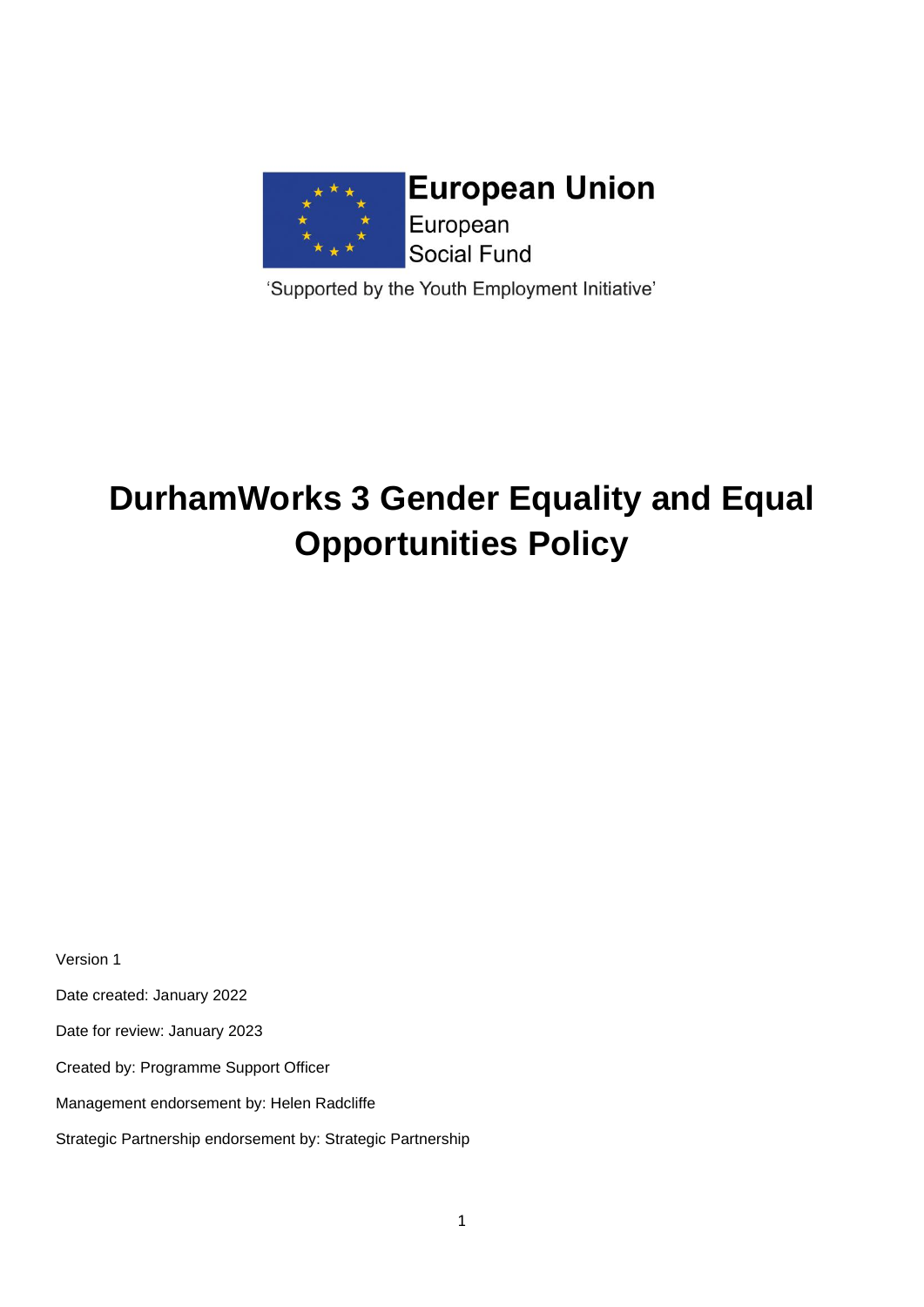# **DurhamWorks 3 Gender Equality and Equal Opportunities Policy**

#### **Introduction:**

The purpose of the DurhamWorks 3 Gender Equality and Equal Opportunities Policy and Implementation Plan is to embed `due regard' to the Public Sector Equality Duty / Equality Act 2010 in DurhamWorks 3 delivery and help meet EU structural fund regulations to promote gender equality and equal opportunities. The policy and implementation plan are designed to support projects/providers to meet regulatory requirements and will be used as a tool to help provide a quality service to participants.

All Delivery Partners to the project, including private and voluntary sector organisations, including sub-contractors, come under the scope of the Public Sector Equality Duty.

### **Policy Statement:**

Durham County Council (DCC) as Lead Partner to the DurhamWorks 3 project, publicly affirms its commitment to promoting equality in-line with the Public Sector Equality Duty [\(Equality Act 2010\)](http://www.equalityhumanrights.com/legal-and-policy/legislation/equality-act-2010). Equality and inclusion are at the heart of DCC's vision and core values. The project will carry out its activities in compliance with relevant legislation and is committed to continuous, measurable improvement in equality whilst delivering European Social Funded (ESF) activities.

DurhamWorks 3 is committed to promoting equality of opportunity, valuing diversity and ensuring discrimination, harassment and victimisation is not tolerated. Our policy is to treat people fairly, with respect and dignity. We also comply with legal requirements in relation to age, disability, gender, pregnancy and maternity, marriage and civil partnership, gender reassignment, race, religion or belief and sexual orientation.

We believe that every young person in County Durham deserves excellent support which takes account of their needs and circumstances. DCC and all the Delivery Partners and any subsequent Sub-Contractors will ensure that all eligible groups and communities have opportunities to access DurhamWorks 3 services.

Equality and diversity is more than just meeting our legal obligations, we will take action to improve our policies and everyday practice.

Our policy applies to every elected member, employee, partner, volunteer and any other person or organisation employed by the council to work or to deliver services on its behalf as part of the DurhamWorks 3 project. This includes contractual and commissioning arrangements. The policy applies to all work-related situations including social events and the use of electronic communications or social media.

It is the individual's responsibility to:

- treat others fairly, with dignity and respect,
- follow agreed policies and procedures,
- ensure documentation, information and activity is lawful,
- consider reasonable adjustments and other requirements relating to people with disabilities,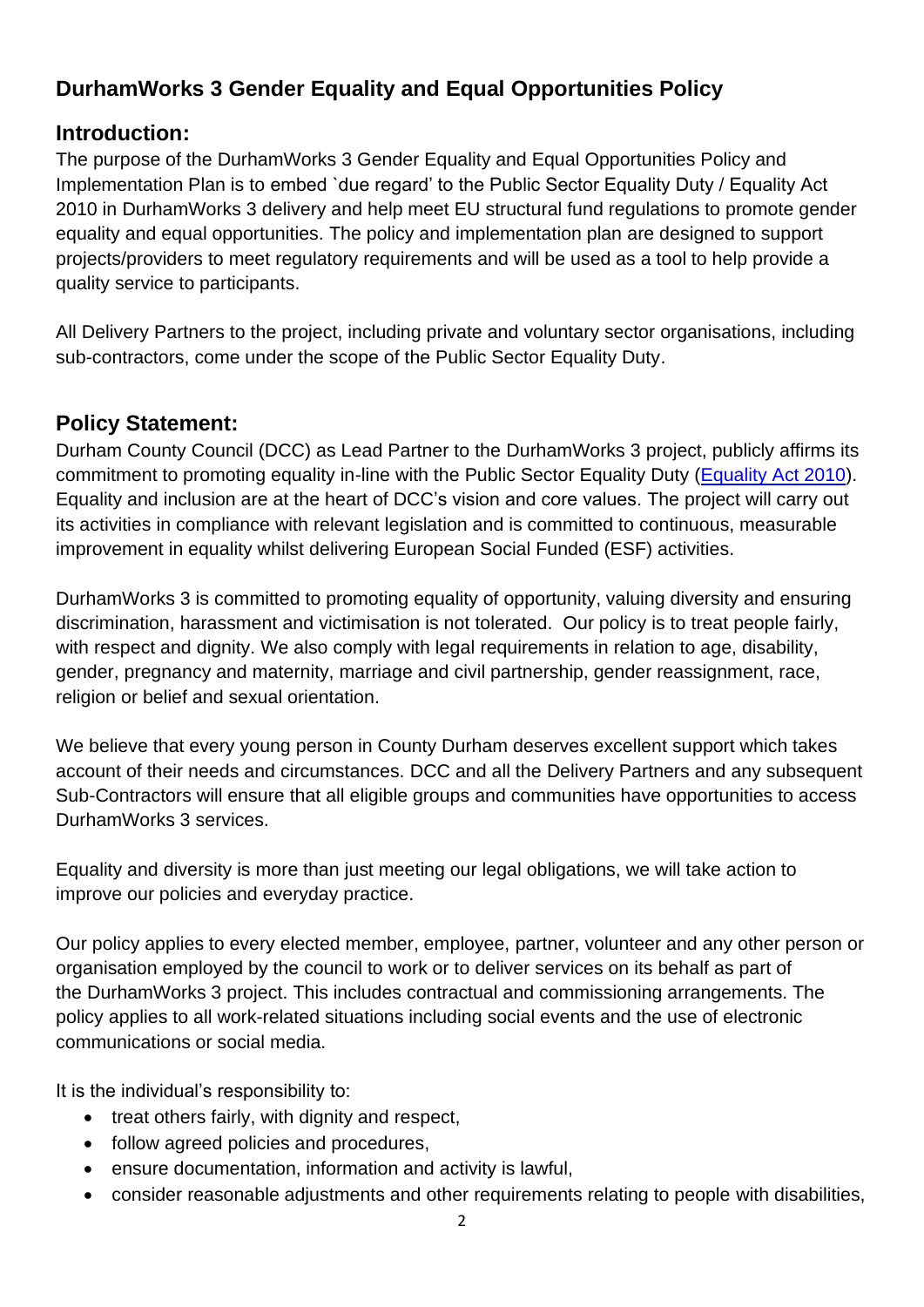- challenge discrimination and unfair treatment, reporting it where appropriate, and
- attend relevant training and ask for advice where necessary.

All actions, which are intentionally contrary to this policy, will be dealt with under the appropriate disciplinary procedure and/or contract management procedure.

## **Our Commitment:**

We know that some people face inequality and disadvantage, prejudice and discrimination and we are committed to tackling this and use a variety of methods to demonstrate and progress our commitment. To support our corporate policy and commitment, we will:

- Treat all individuals with dignity and respect.
- Value diversity.
- Encourage participation in decision making and take account of consultation responses.
- Take action on any form of discrimination or complaints of unfair treatment.
- Comply with equality law and learn from good practice in other organisations.
- Regularly monitor, assess and consult on the impact of our policies, services and functions to ensure they are fair and reflect people's varied needs.
- Monitor and review our equality objectives which are supported in the Council plan and in the Service plans of Delivery Partners.

We will ensure that employees, Delivery Partners, Strategic Partners, any subsequent subcontractors and participants are made aware of this policy through our induction, training, enrolment, corporate and programme management communications. We will take actions to advance equality in service delivery, employment and working with others.

### **Service Delivery:**

We are committed to providing accessible and appropriate services to meet the needs of all DurhamWorks 3 participants.

When we deliver or commission DurhamWorks 3 services we will:

- Develop flexible and responsive services within the resources available.
- Adapt services and make reasonable adjustments where appropriate.
- Improve access to delivery premises within the resources and timescales available.
- Make our information accessible by offering alternative formats, interpretation and sign language services where necessary.
- Monitor and review recruitment, participation & achievement and take appropriate action to eliminate barriers to participation and narrow gaps between groups.
- Take steps to meet the needs of people from protected groups where these are different from the needs of other young people.
- Include equality actions in our Council plan and in the Service plans of Delivery Partners.
- Consult and involve all sections of the community to ensure their needs are considered in line with the DurhamWorks 3 eligibility criteria.
- Ensure equal access to the Complaints Procedure.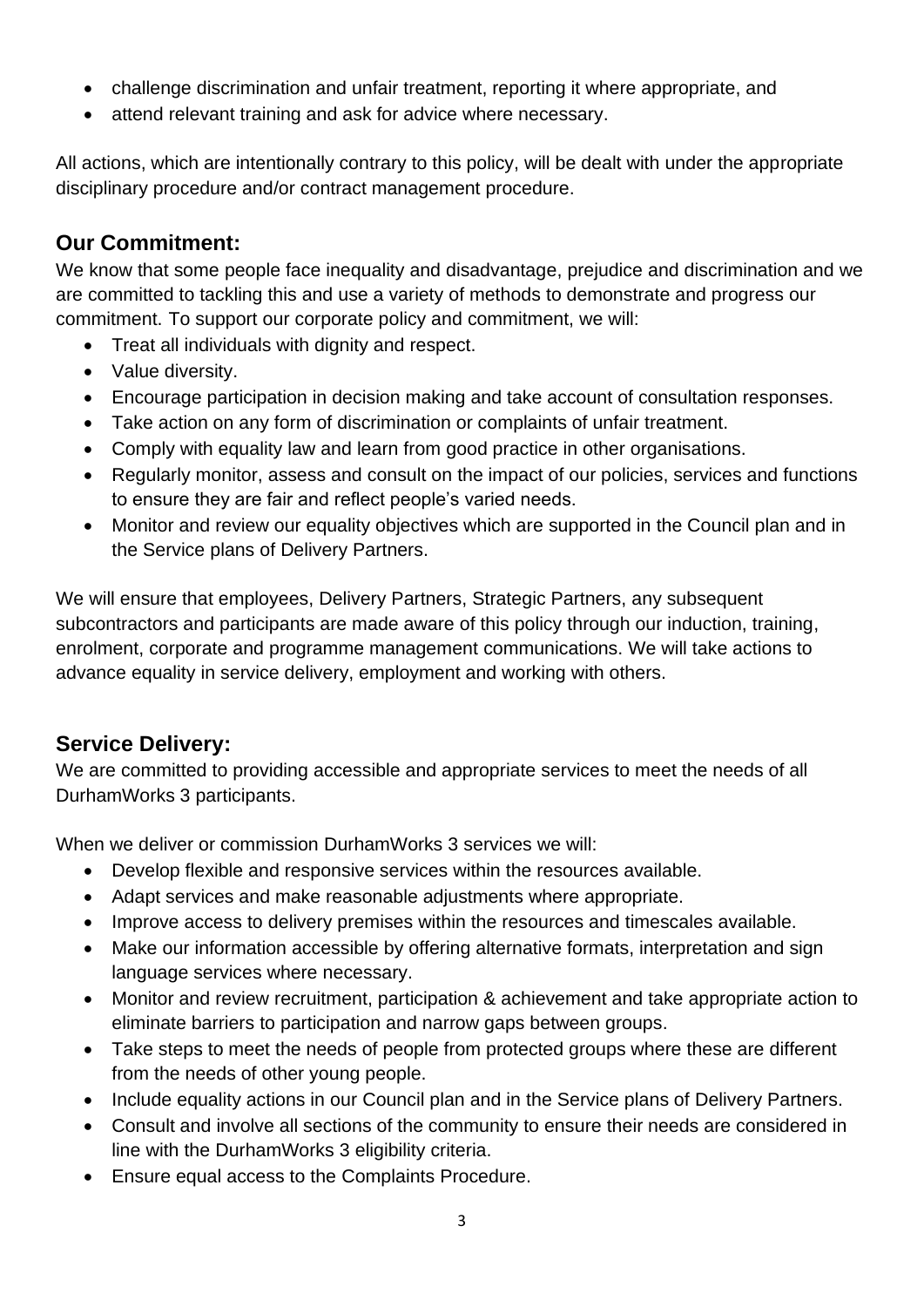• Evaluate and monitor the impact of our policies, services and functions on communities and relevant groups.

### **Employment:**

We are committed to being a fair and supportive employer and we will monitor our employment practices to ensure fair representation and treatment. All recruitment practices in relation to DurhamWorks 3, including those of our Delivery Partners, must comply with the below principles:

- Treat all employees fairly, with dignity and respect at all times.
- Ensure fair recruitment processes which are accessible and encourage applications from all groups in the community.
- Provide a safe and accessible working environment, creating a culture which is free from discrimination, harassment, bullying and victimisation.
- Provide fair and transparent pay, reward and employment conditions, including leave for parents/carers.
- Promote work-life balance and opportunities to work flexibly.
- Make reasonable adjustments in line with our legal duties.
- Monitor employment procedures, including dealing with grievances, to avoid unlawful discrimination and ensure consistent treatment.
- Ensure that all employees have fair and equal access to learning and development opportunities to ensure that the workforce is equipped with the necessary skills.

### **Working with Others:**

As a large public sector organisation, DCC as the lead body for DurhamWorks 3 will use our influence and work together with other key partners and the local community to:

- Develop understanding of the communities and groups the project is designed to serve.
- Ensure effective communication with participants/eligible potential participants.
- Encourage participants and partners to participate in decision making.
- Use feedback from young people and delivery/strategic partners to help shape future plans, decisions and policies.
- Encourage, develop and participate in joint working.
- Share information, experience and examples of good practice on equality with other public, private, voluntary and community organisations.
- Use our influence and purchasing power to encourage good equality practice in other organisations.
- Provide opportunities for participants across communities and eligible groups to come together through cultural, sporting and other community activities.

#### **Complaints Procedures:**

There are a number of ways to report equality issues or complaints:

• Employees of DCC can raise issues informally with their line manager or Head of Service. Formal complaints should follow the Grievance Procedure. Similarly, employees of Delivery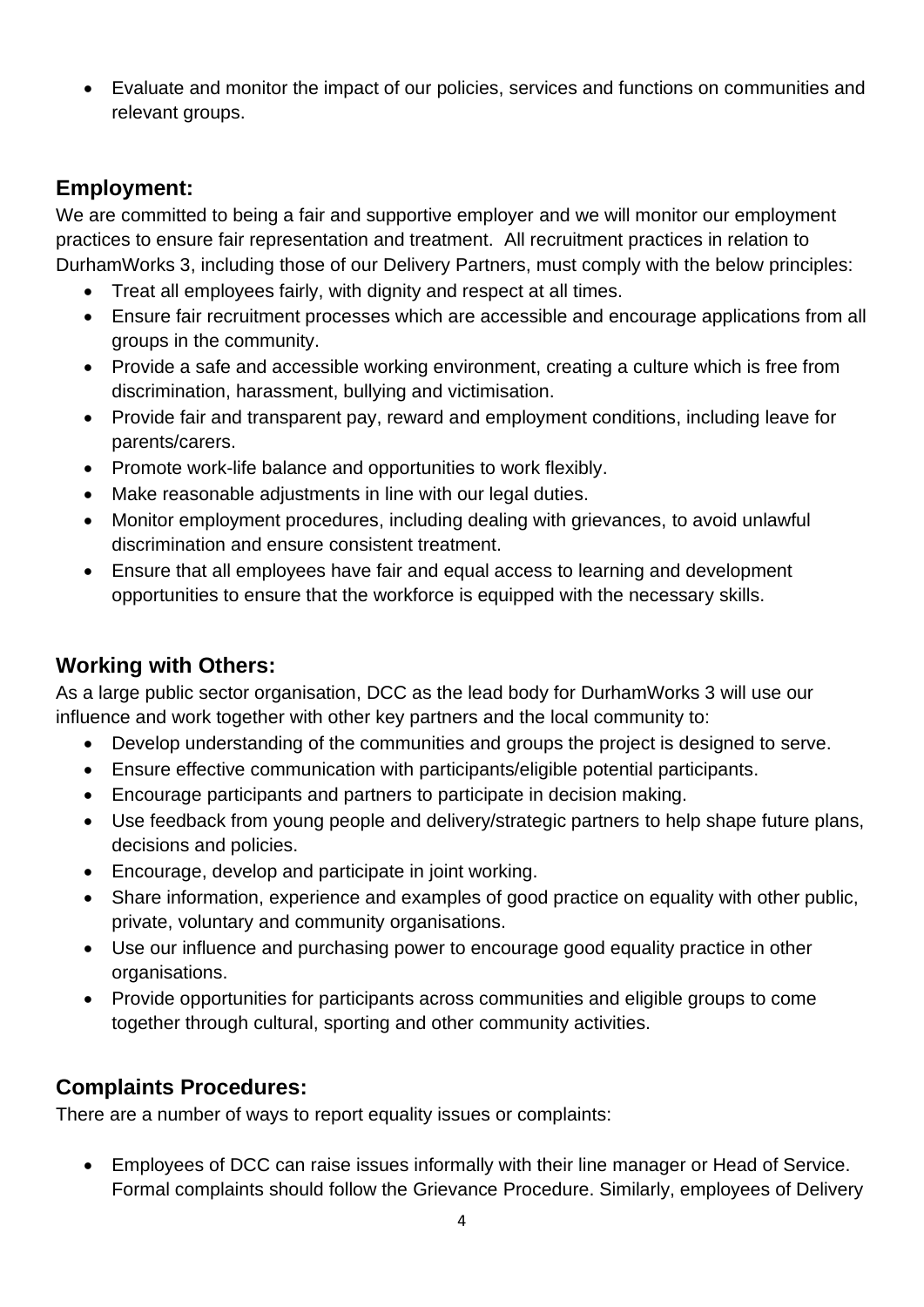Partners and subcontractors should in the first instance follow their own internal processes. If they feel their concerns have not been met, then these can be further elevated through the DurhamWorks 3 formal Complaints Procedure through their Contract Officer.

- DurhamWorks 3 participants, can use the DCC corporate and statutory complaints procedures or that of the relevant Delivery Partners or subcontractors depending on the nature of the complaint. If they feel their concerns have not been met through the Delivery Partners/subcontractor arrangements, these can be further elevated through the DCC corporate and statutory complaints procedures.
- We will take prompt action to investigate any complaints. Anyone who has complained will not be treated unfavourably or victimised. However, if a complaint is found to be malicious, this will be dealt with under the appropriate disciplinary procedure.